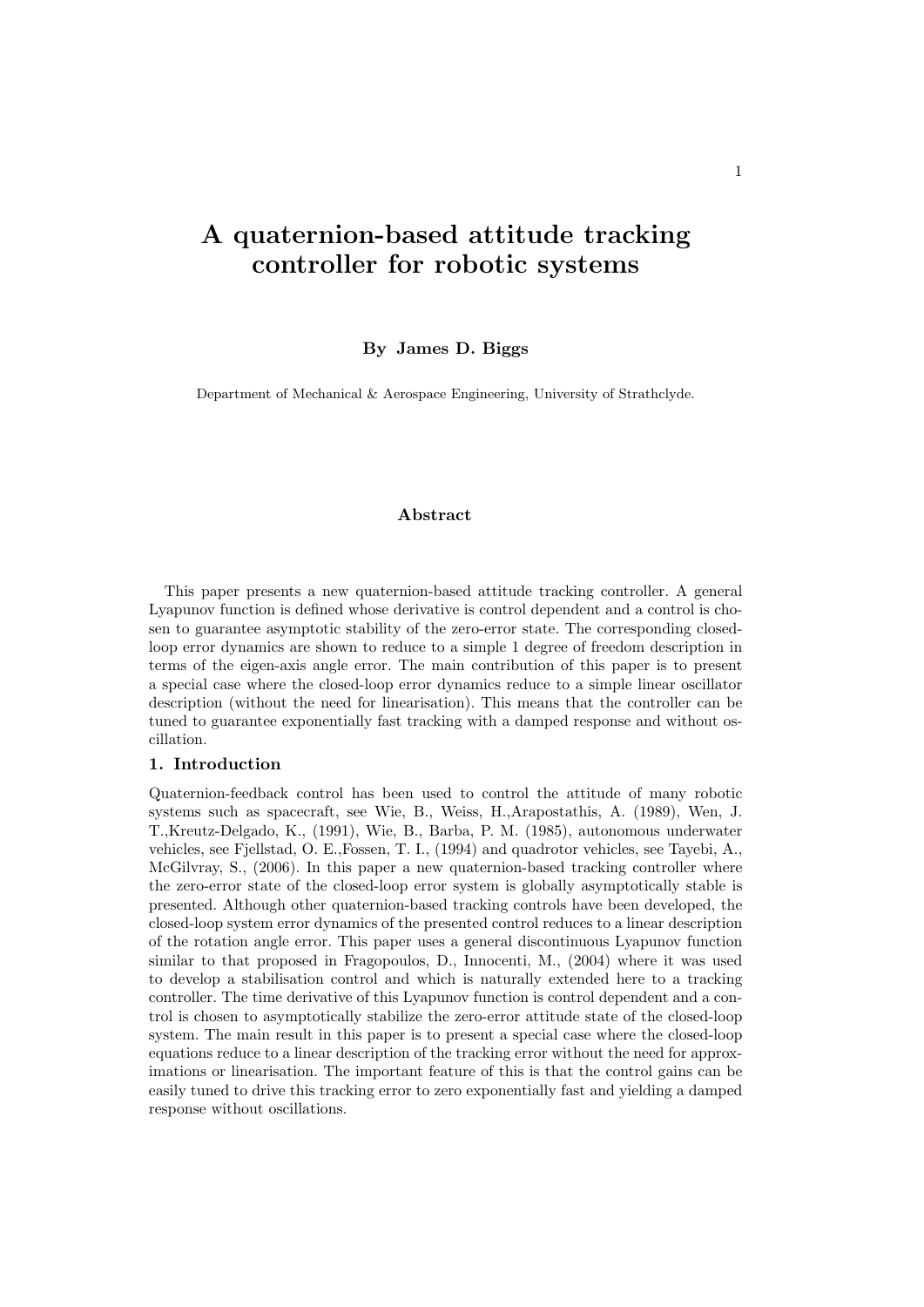#### A quaternion-based attitude tracking controller for robotic systems 2

## 2. Attitude dynamics and kinematics

The dynamic equations of motion for a controlled rigid body without external disturbances are described by (see for example Hughes, P. C., (2004))

$$
J\dot{\omega} = J\omega \times \omega + \mathbf{u},\tag{2.1}
$$

where J is a known positive definite, symmetric inertia tensor,  $\omega = [\omega_1, \omega_2, \omega_3]^T$  is the angular velocity vector and u is the applied torque. In practise there will be external disturbance torques which are often negligible, such as with spacecraft. The kinematics described in quaternion form are

$$
\frac{d\mathbf{q}}{dt} = \frac{1}{2}\hat{\Omega}\mathbf{q} + \frac{1}{2}q_4\omega
$$
  
\n
$$
\dot{q}_4 = -\frac{1}{2}\omega^T\mathbf{q},
$$
\n(2.2)

where  $\bar{q} = [q_1, q_2, q_3, q_4]^T$  is the current state quaternion which can be expressed as  $\bar{q} = [\mathbf{q}, q_4]^T$  with  $\mathbf{q} = [q_1, q_2, q_3]^T$  with the inverse quaternion defined by  $\bar{q}^{-1} = [-\mathbf{q}, q_4]^T$ and where  $\hat{\Omega}$  is an element of the Lie algebra of the rotation group SO(3) whose Lie bracket is defined by  $[X, Y] = XY - YX$ .  $\hat{\Omega}$  is related to the angular velocity vector  $\omega$ via the "hat" map which maps isomorphically an element of a vector in Euclidean space  $x \in \mathbb{R}^3$  to an element of the Lie algebra of  $SO(3)$ ,  $\hat{\cdot} : \mathbb{R}^3 \to \mathfrak{so}(3)$ 

$$
S(x) = \begin{pmatrix} 0 & -x_3 & x_2 \\ x_3 & 0 & -x_1 \\ -x_2 & x_1 & 0 \end{pmatrix}.
$$
 (2.3)

A rotation matrix can then be retrieved from  $\bar{q}$  as:

$$
R(\bar{q}) = I_{3 \times 3} + 2q_4 S(\mathbf{q}) + 2S(\mathbf{q})^2, \tag{2.4}
$$

where  $I_{3\times 3}$  is a  $3\times 3$  identity matrix. The kinematics (2.2) can be expressed equivalently as  $\dot{R}(\bar{q}) = R(\bar{q})\hat{\Omega}$ . The problem is then to track a commanded (in general time-dependent) quaternion  $\bar{q}_c = [q_{1c}, q_{2c}, q_{3c}, q_{4c}]^T$  and angular velocity  $\omega_c$  that define a feasible attitude  $R(\bar{q}_c) = R(\bar{q}_c)\hat{\Omega}_c$ . The error quaternion  $\bar{q}_e = [\mathbf{q}_e, q_{4e}]$  where  $\mathbf{q}_e = [q_{1e}, q_{2e}, q_{3e}]^T$ is defined as  $\bar{q}_e = \bar{q}_c^{-1} \otimes \bar{q}$  where  $\otimes$  represents quaternion multiplication such that  $R(\bar{q}_e) = R(\bar{q}_c)^T R(\bar{q})$  then

$$
\dot{R}(\bar{q}_e) = \dot{R}(\bar{q}_c)^T R(\bar{q}) + R(\bar{q}_c)^T \dot{R}(\bar{q}),
$$
\n(2.5)

which gives

$$
\dot{R}(\bar{q}_e) = -\Omega_c R(\bar{q}_c)^T R(\bar{q}) + R(\bar{q}_c)^T R(\bar{q}) \Omega, \qquad (2.6)
$$

and simplifying yields

$$
\dot{R}(\bar{q}_e) = R(\bar{q}_e)(\hat{\Omega} - R(\bar{q}_e)^{-1}\hat{\Omega}_c R(\bar{q}_e)).
$$
\n(2.7)

Defining the relative error velocity as  $\hat{\Omega}_e = \hat{\Omega} - R(\bar{q}_e)^{-1} \hat{\Omega}_c R(\bar{q}_e)$  we can write  $\dot{R}(\bar{q}_e)$  $R(\bar{q}_e) \hat{\Omega}_e$  which can be expressed in quaternion form as

$$
\frac{d\mathbf{q}_e}{dt} = \frac{1}{2}\hat{\Omega}_e \mathbf{q}_e + \frac{1}{2}q_{4e}\omega_e
$$
\n
$$
\dot{q}_{4e} = -\frac{1}{2}\omega_e^T \mathbf{q}_e,\tag{2.8}
$$

where  $\omega_e = \omega - R(\bar{q}_e)^T \omega_c$ .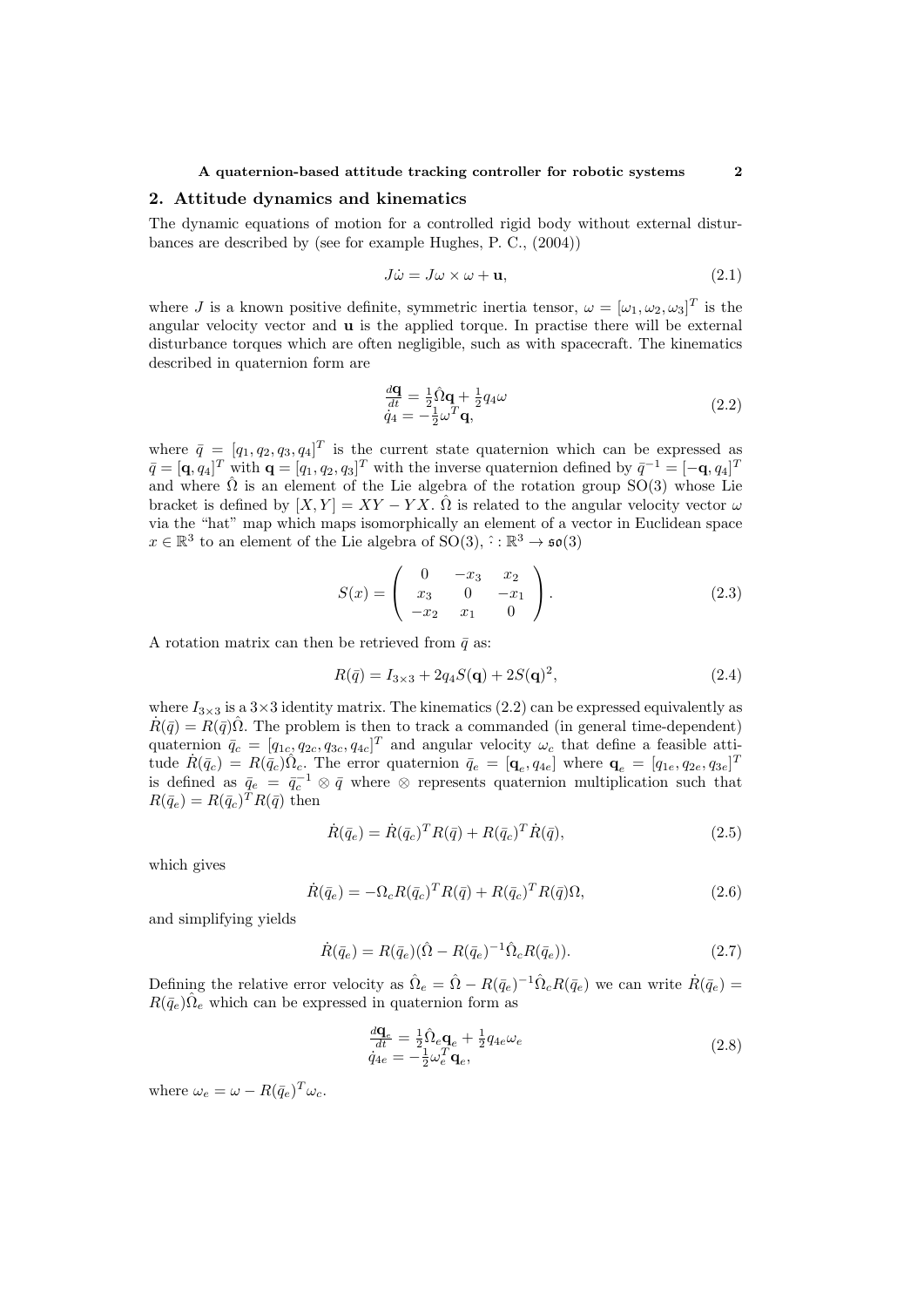## 3. A general quaternion-based tracking control

In this section a general quaternion-based tracking control is presented with conditions that yield local and global stability of the zero-error state. To prove asymptotic stability the following theorem of Barbashin and Krasovskii is used:

LEMMA 1. Let  $x_e$  be an equilibrium point of a system  $\dot{x} = f(x)$  where  $f: D \to \mathbb{R}^n$ is a locally Lipshitz map from a domain  $D \subset \mathbb{R}^n$  into  $\mathbb{R}^n$ . Let  $V : D \to \mathbb{R}$  be  $C^1$ on a domain D containing the equilibrium point  $x_e$ , such that  $V(x) \leq 0$  in D. Let  $S = \{x \in D : V(x) = 0\}$  and suppose that no solution can stay identically in S, other than the trival solution  $x(t) \equiv x_e$ , then  $x_e$  is asymptotically stable.

Proof. see Khalil, H. K., (2000).

To track a commanded time-dependent angular velocity  $\omega_c \in \mathbb{R}^3$  and quaternion  $\bar{q}_c$ S<sup>3</sup> we define the angular velocity error function as  $\omega_e = \omega - \omega_d$  where  $\omega_d = R(\bar{q}_e)^T \omega_c$ with the error quaternion  $\bar{q}_e \in \mathbb{S}^3$  defined by  $\dot{q}_{4e} = -\frac{1}{2}\omega_e^T \mathbf{q}_e$ . The zero-error state is defined as  $\omega_e = [0, 0, 0]^T = \vec{0}, \bar{q}_e = [\pm 1, 0, 0, 0]$  then for asymptotic stability it is sufficent to show that the tracking error  $(\omega_e, q_{4e}) \in \mathbb{R}^4$  converges to one of the equilibrium points in the set  $(\vec{0}, q_{4e}^*) \in \mathbb{R}^4$  where  $q_{4e}^*$  can be either 1 or  $-1$ . Let us assume for now that it is sufficient to drive the error to the zero-error state  $(\vec{0},1) \in \mathbb{R}^4$  then we can define the following general tracking controller

LEMMA 2. Let  $(\vec{0},1) \in D \subset \mathbb{R}^4$  be the zero-error state of the system on a domain D. For every solution  $(\omega_e, q_{4e}) \in D$  of the closed-loop system (2.1) and (2.8) with

$$
\mathbf{u} = \omega \times J\omega - \sigma J\omega_e + kJ \frac{\partial H(q_{4e})}{\partial q_{4e}} \mathbf{q}_e + J\dot{\omega}_d \tag{3.1}
$$

where  $\sigma, k > 0$  are scalar constants, then  $(\vec{0}, 1) \in D$  is locally asymptotically stable if the following conditions hold:

(i)  $H(1) = 0$  with  $H(q_{4e}) > 0$  for  $\forall q_0 \neq 1$ (ii)  $H(q_{4e})$  is a  $C^1$  function with respect to  $q_{4e}$  on D (iii) if  $\frac{\partial H(q_{4e})}{\partial q_{4e}} = 0$  on D then its only solution is  $q_{4e} = 1$ .

Proof. Define a general Lyapunov function on the domain D:

$$
V \equiv \frac{1}{2} \langle \omega_e, \omega_e \rangle + 2k H(q_{4e}) \tag{3.2}
$$

where  $\langle \cdot, \cdot \rangle$  is the standard inner product, it follows that:

$$
\dot{V} = \langle \omega_e, \dot{\omega}_e \rangle + 2k \dot{H} (q_{4e}) \tag{3.3}
$$

then substituting  $(2.1)$  in  $(3.3)$  gives:

$$
\dot{V} = \langle \omega_e, J^{-1} (J\omega \times \omega + \mathbf{u}) - \dot{\omega}_d \rangle + 2k \frac{\partial H}{\partial q_{4e}} \dot{q}_{4e}
$$
(3.4)

then

$$
\dot{V} = \left\langle \omega_e, J^{-1} \left( -\omega \times J \omega + \mathbf{u} \right) - \dot{\omega}_d - k \frac{\partial H}{\partial q_{4e}} \mathbf{q}_{4e} \right\rangle \tag{3.5}
$$

then substituting  $(3.1)$  into  $(3.5)$  yields:

$$
\dot{V} = -\sigma \langle \omega_e, \omega_e \rangle \le 0 \tag{3.6}
$$

from Lemma 1 for local asymptotic stability we must show that  $(\vec{0}, 1) \in D$  is the only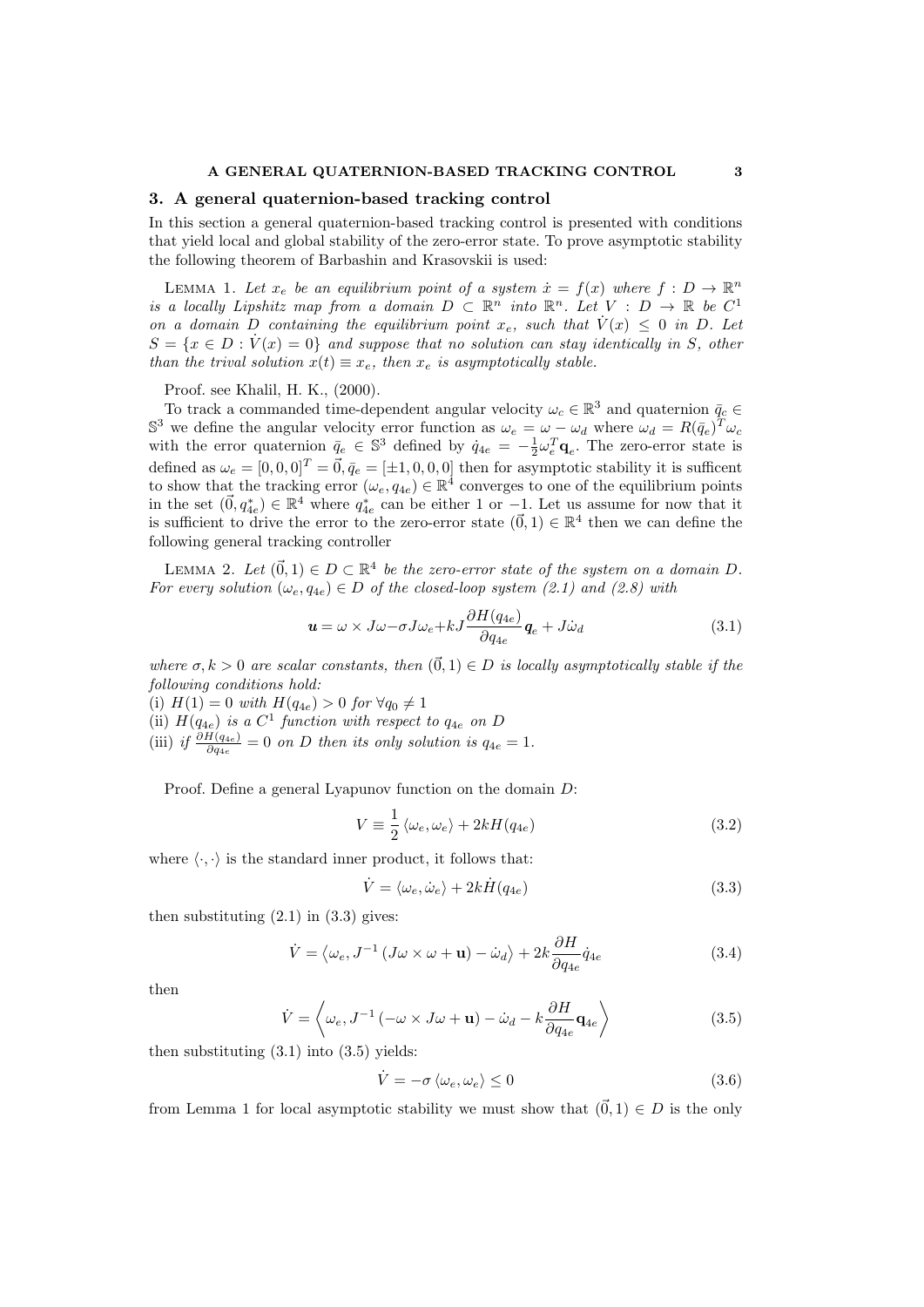#### A quaternion-based attitude tracking controller for robotic systems 4

solution that can stay identically in the set  $S = \{(\omega_e, q_{4e}) \in D : \dot{V} = 0\}$ . Then as  $\dot{V} = 0$ implies  $\omega_e = 0$  the closed-loop error dynamics on S are:

$$
J\dot{\omega}_e = kJ \frac{\partial H(q_{4e})}{\partial q_{4e}} \mathbf{q}_e.
$$
 (3.7)

with  $\dot{q}_{4e} = \frac{d \mathbf{q}_{e}}{dt} = 0$ . Then  $(\vec{0}, 1) \in D$  is the only equilibrium point of (3.7) in S if condition (iii) holds.  $\Box$  There have been several choices of the function  $H(q_{4e})$  in the case of both stabilization and tracking and some of these are; (i)  $H(q_{4e}) = 1-q_{4e}$  in Wie, B., Barba, P. M. (1985), Wie, B., Weiss, H.,Arapostathis, A. (1989), Wen, J. T.,Kreutz-Delgado, K., (1991), (ii)  $H(q_{4e}) = \ln(1/q_{4e})$  in Fjellstad, O. E., Fossen, T. I., (1994), (iiii)  $H(q_{4e}) = 1 - q_{4e}^2$  in Wie, B., Barba, P. M. (1985), Wie, B., Weiss, H.,Arapostathis, A. (1989), Wen, J. T.,Kreutz-Delgado, K., (1991)

Using Lemma 2 it is straightforward to show that the control corresponding to (i) asymptotically stabilises  $(\vec{0}, 1) \in D$  where  $D = \{(\omega_e, q_{4e}) \in \mathbb{R}^4 : q_{4e} \in (-1, 1]\},\$  that is,  $H(1) = 0$  and  $H(q_{4e}) > 0$  for all values  $q_0 \neq 0$  with  $(\vec{0}, 1) \in D$  the largest invariant set in  $S = \{(\omega_e, q_{4e}) \in D : \omega = 0\}$ . However,  $(\vec{0}, -1) \in D$  corresponds to the same zero-error state but is unstable. Starting at this unstable zero-error state will cause the system to rotate unnecessarily until it reaches the stable zero-error state  $(\vec{0}, 1) \in D$ . This effect is known as the unwinding problem see Bhat,S. P., Bernstein D, S., (2000).The control law corresponding to (iii) avoids the unwinding problem associated with the other control laws as both  $(\vec{0}, 1) \in D$  and  $(\vec{0}, -1) \in D$  are locally asymptotically stable but has an unstable equilibrium point of the closed-loop system at  $q_{4e} = 0$ . Moreover, it is well known that it is impossible to have a continuous control law that stabilises the zero-error state  $(0, \pm 1) \in D$  where D is the entire error domain, see Bhat, S. P., Bernstein D, S.,  $(2000).$ 

In order to design a control that avoids unwinding it is useful to define the notion of set stability as in Fragopoulos, D., Innocenti, M., (2004) but generalising it to the tracking problem. Denote the desired quaternion error set by  $q_{4e}^* \in \{-1,1\}$  and the desired tracking error state by the set  $E = \{(\omega_e, q_{4e}^*) \in D : \omega_e = 0, q_{4e}^* \in \{-1, 1\}\}\.$  Let  $(\omega_e, q_{4e}) \in D$  and define:

$$
B(r_0, E) \equiv \begin{pmatrix} \bigcup_{(0, q_{4e}^*) \in E} B(r_0, (\omega_e, q_{4e})) \end{pmatrix} \cap D \tag{3.8}
$$

where  $B(r_0, (\omega_e, q_{4e})) \equiv \{(\omega_e, q_{4e}) : ||\omega|| + ||q_{4e} - q_{4e}^*|| < r_0\}$  and define set positive definite function V, as  $V(\omega_e, q_{4e}) > 0 \ \forall (\omega_e, q_{4e}) \in D, (\omega_e, q_{4e}) \notin E$  and  $V(E) = 0$ .

DEFINITION 1. The desired equilibrium set  $E$  of the closed-loop error system, is said to be stable if, for any  $r_0 > 0$ , there exists an  $r > 0$  such that if  $(\omega_e(0), q_{4e}(0)) \in B(r, E)$ then  $(\omega_e(t), q_{4e}(t)) \in B(r_0, E)$  for all  $t \geq 0$ . The set E is asymptotically stable if it is stable and there exists an  $r > 0$  such that for  $(\omega_e(0), q_{4e}(0)) \in B(r, E)$  implies that  $\min_{(\vec{0},q_{4e}^*)\in E} ||\omega|| + ||q_{4e} - q_{4e}^*|| \to 0 \text{ as } t \to 0 \text{ and it is globally asymptotically stable if it is.}$ asymptotically stable for any given state.

Defining the sets  $A_1 = \{(\omega_e, q_{4e}) \in D : \omega_e \in \mathbb{R}^3, q_{4e} \in [0,1]\}$  and  $A_2 = \{(\omega_e, q_{4e}) \in D : \omega_e \in \mathbb{R}^3, q_{4e} \in [0,1]\}$  $\omega_e \in \mathbb{R}^3, q_{4e} \in [-1,0) \}$  such that  $A_1 \cap A_2 = \emptyset$  we state the following theorem

THEOREM 1. Let  $D = A_1 \cup A_2$  be the entire error domain, with tracking error  $(\omega_e, q_{4e}) \in$ D. Then for any initial tracking error  $(\omega_e(0), q_{4e}(0)) \in A_i$  the control law:

$$
\mathbf{u} = \omega \times J\omega - \sigma J\omega_e + kJ \frac{\partial H_i(q_{4e})}{\partial q_{4e}} \mathbf{q}_e + J\dot{\omega}_d
$$
 (3.9)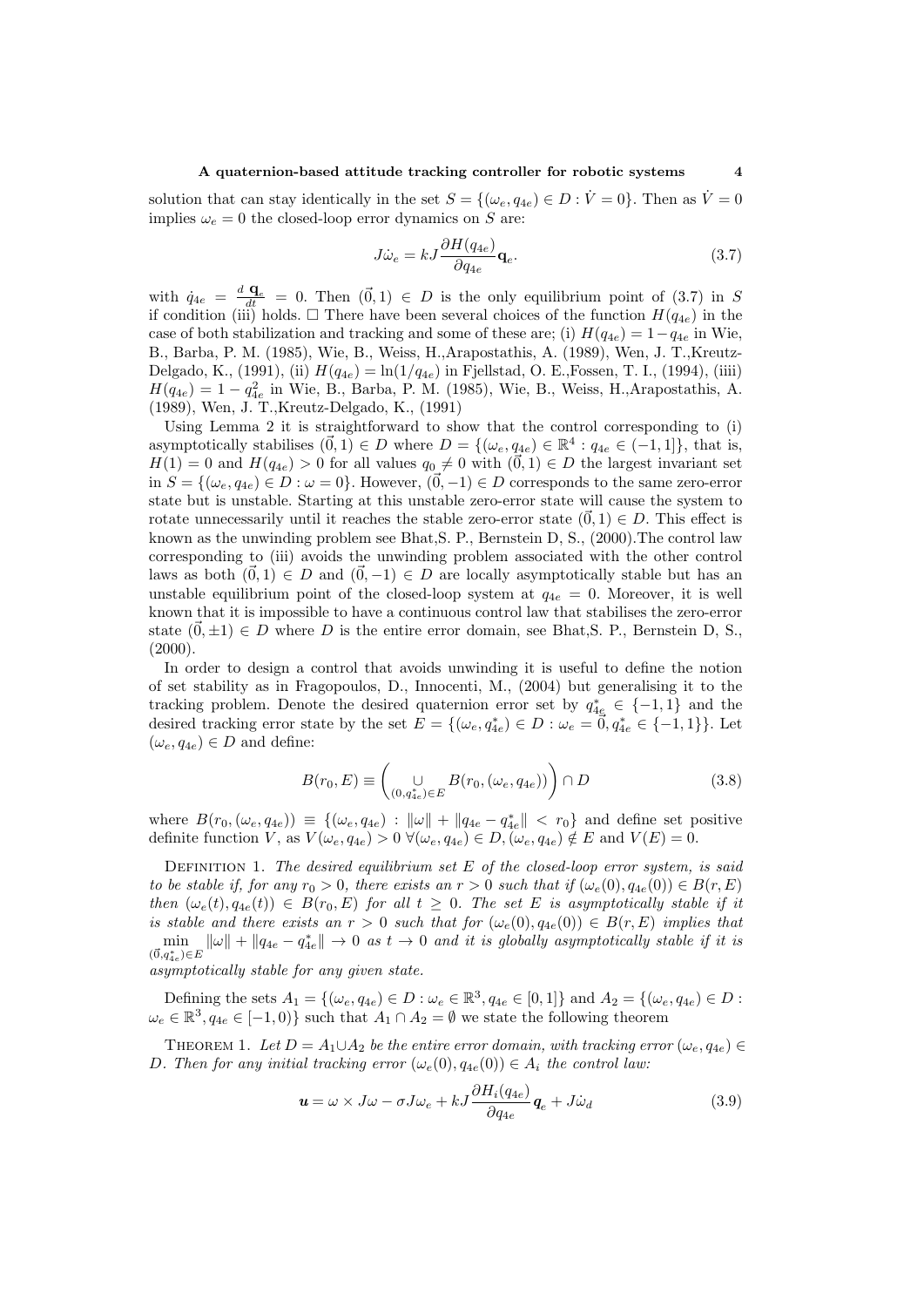## A GENERAL QUATERNION-BASED TRACKING CONTROL 5

where  $i = 1$  if  $q_{4e}(0) \in [0, 1]$  and  $i = 2$  if  $q_{4e}(0) \in [-1, 0)$  where  $\sigma, k > 0$  are positive scalar constants, the equilibrium set  $E$  is globally asymptotically stable on  $D$  if the following conditions hold:

(i)  $H_1(1) = 0$  and  $H_1(q_{4e}) > 0$  for  $q_{4e} \neq 1$  on  $A_1$  and  $H_2(-1) = 0$  and  $H_2(q_{4e}) > 0$  for  $q_{4e} \neq -1$  on  $A_2$ 

(ii)  $H_1(q_{4e})$  is a  $C^1$  function with respect to  $q_{4e}$  on  $A_1$  and  $H_2(q_{4e})$  is a  $C^1$  function with respect to  $q_{4e}$  on  $A_2$ 

(iii) if  $\frac{\partial H_1(q_{4e})}{\partial q_{4e}} = 0$  on  $A_1$  then the only solution is  $q_{4e} = 1$  and if  $\frac{\partial H_2(q_{4e})}{\partial q_{4e}} = 0$  on  $A_2$  its only solution is  $q_{4e} = -1$ .

#### Proof.

Defining the piecewise Lyapunov function on  $D = A_1 \cup A_2$ ,  $A_1 \cap A_2 = \emptyset$  with  $(\vec{0}, 1) \in A_1$ and  $(\vec{0}, -1) \in A_2$ :

$$
V = \begin{cases} \frac{1}{2} \langle \omega_e, \omega_e \rangle + 2k H_1(q_{4e}) & \text{if } (\omega, q_{4e}) \in A_1\\ \frac{1}{2} \langle \omega_e, \omega_e \rangle + 2k H_2(q_{4e}) & \text{if } (\omega, q_{4e}) \in A_2 \end{cases}
$$
(3.10)

the proof of conditions (i) and (ii) follow from an application of Lemma 2 applied seperately to each domain  $A_1$  and  $A_2$ . For (iii) note the sets  $S_1 = \{(\omega_e, q_{4e}) \in A_1 : \omega_e = \vec{0}\}\$ and  $S_2 = \{(\omega_e, q_{4e}) \in A_2 : \omega_e = \vec{0}\}\$ imply that the closed-loop dynamics on  $S_1$  and  $S_2$ are:

$$
J\dot{\omega}_e = kJ \frac{\partial H_i(q_{4e})}{\partial q_{4e}} \mathbf{q}_e
$$
\n(3.11)

where  $i = 1, 2$  respectively so if  $\frac{\partial H_i(q_{4e})}{\partial q_{4e}} = 0$  does exist then (iii) must hold. □

An example of a tracking controller of the class described in Theorem 1 is  $H_1(q_{4e}) =$  $1 - q_{4e}$  and  $H_2(q_{4e}) = 1 + q_{4e}$ . It is conveneient to write this in the form  $H_i(q_{4e}) =$  $1 - \text{sgn}(i)q_{4e}$  with  $i = 1, 2$  and where

$$
sgn(i) = \begin{cases} 1 & \text{for } i = 1 \\ -1 & \text{for } i = 2 \end{cases}
$$
 (3.12)

THEOREM 2. The magnitude of the principal rotation angle tracking error  $\theta_e$  for the tracking control  $(3.9)$  is given by the equation:

$$
\ddot{\theta}_e + \sigma \dot{\theta}_e + \text{sgn}(i) 2k \frac{\partial H_i(\theta_e)}{\partial \theta_e} = 0 \tag{3.13}
$$

Proof. the closed-loop dynamics for the general quaternion feedback control (3.9) can be stated as:

$$
\dot{\omega}_e = -\sigma \omega_e + k \frac{\partial H_i(q_{4e})}{\partial q_{4e}} \mathbf{q}_e
$$
\n(3.14)

assuming an eigen-axis rotation

$$
\mathbf{q}_e(t) = c\mathbf{q}_e(0) \n\omega_e(t) = v\mathbf{q}_e(0)
$$
\n(3.15)

where  $c(0) = 1$  then  $(3.14)$  reduces to:

$$
\dot{v} = -\sigma v + k \frac{\partial H_i(q_{4e})}{\partial q_{4e}} c \tag{3.16}
$$

and noting that the vectors  $\mathbf{q}_e(t)$  and  $\omega_e(t)$  are parallel and therefore  $\mathbf{q}_e(t) \times \omega_e(t) = 0$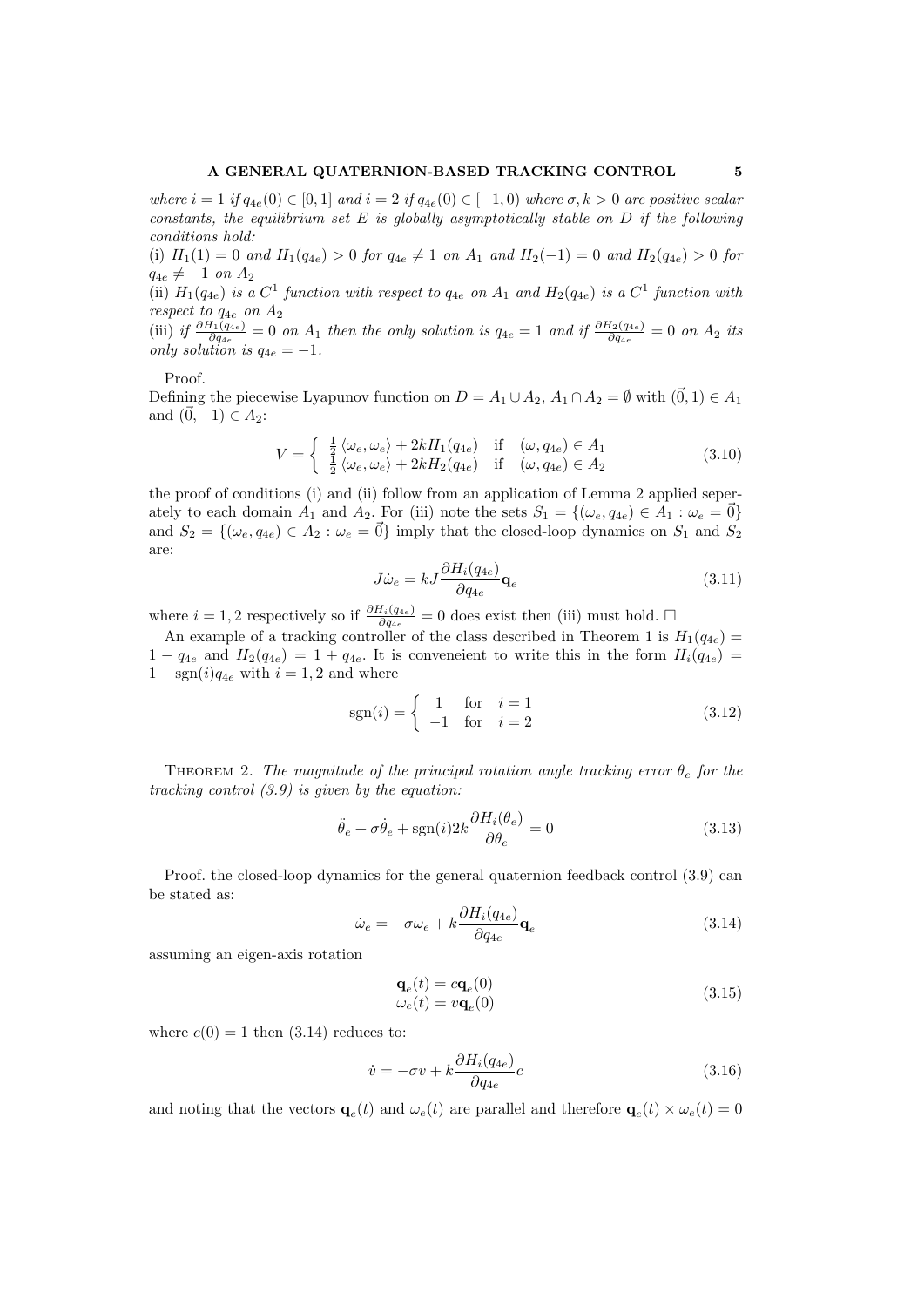## A quaternion-based attitude tracking controller for robotic systems 6

and therefore  $\hat{\Omega}_e \mathbf{q}_e = 0$  the kinematics (2.8) reduce to:

$$
\dot{c} = \frac{1}{2}q_{4e}v\tag{3.17}
$$

$$
\dot{q}_{4e} = -\frac{1}{2}cv(1 - q_{4e}(0)^2)
$$
\n(3.18)

where  $q_{4e}(0)$  is the initial error in the scalar part of the quaternion. Note that independently of the choice of  $H_i(q_{4e})$  we can define a conservation law from equations (3.17) and (3.18), that is:

$$
\frac{dc}{dq_{4e}} = -\frac{q_{4e}}{c(1 - q_{4e}^2(0))}
$$
(3.19)

and therefore

$$
-\int cdc = \frac{1}{(1 - q_{4e}^2(0))} \int q_{4e} dq_{4e}
$$
\n(3.20)

and with  $c(0) = 1$  reveals the conserved quantity that implicitly defines an ellipse:

$$
1 = q_{4e}^2 + (1 - q_{4e}^2(0))c^2
$$
\n(3.21)

this form of the conservation law suggests a useful parameterization of this system:

$$
q_{4e} = \text{sgn}(i)\cos\frac{\theta_e}{2}, c = \frac{\sin\theta_e/2}{\sin(\theta_e(0)/2)}
$$
(3.22)

differentiating these with respect to time and using the chain rule  $\frac{\partial H_i}{\partial q_{4e}} = \frac{\partial H_i}{\partial \theta_e} \cdot \frac{\partial \theta_e}{\partial q_{4e}}$  where  $\frac{\partial \theta_e}{\partial q_{4e}} = -\text{sgn}(i) \frac{2}{\sin \theta_e/2}$  the reduced kinematics can be expressed as:

$$
\dot{v} = -\sigma v - \text{sgn}(i) \frac{2k}{\sin(\theta_e(0)/2)} \frac{\partial H_i(\theta)}{\partial \theta_e}
$$
\n
$$
\dot{\theta}_e = \sin(\theta_e(0)/2)v
$$
\n(3.23)

which on differentiation with respect to time reduces to  $(3.13)$ .  $\Box$  In the classical example of Wie, B., Barba, P. M. (1985) where  $H_i(q_{0e}) = 1 - \text{sgn}(i)q_{4e}$  so  $H_i(\theta_e)$  $1 - \text{sgn}(i) \cos(\theta_e/2)$  the equations (3.13) reduce to the nonlinear damped pendulum:

$$
\ddot{\theta}_e + \sigma \dot{\theta}_e + k \sin(\theta_e/2) = 0. \tag{3.24}
$$

The procedure to tune the controller in Wie, B., Barba, P. M. (1985) is then to linearise the non-linear equations (3.24) and select the parameters for critical damping. However, this approximation is only suitable for small  $\theta_e$  and for large errors a larger value of the parameter is required to compensate for the non-linear term.

## 4. A special case

The intuition behind this quaternion-based control law stems from both an associated control-Lyapunov function defined on the rotation group Biggs, J. D., Horri, N., (2014) and a control-Lyapunov function defined in terms of the angular velocity error and the eigen-angle error  $\theta_e$  where

$$
V \equiv \frac{1}{2} \langle \omega_e, \omega_e \rangle + k_1 \theta_e^2, \tag{4.1}
$$

where  $\langle \cdot, \cdot \rangle$  is the standard inner product and  $k_1$  is a constant. To obtain a Lyapunov function in its corresponding quaternion form the substitution  $\theta_e = 2 \arccos(\text{sgn}(i)q_{4e})$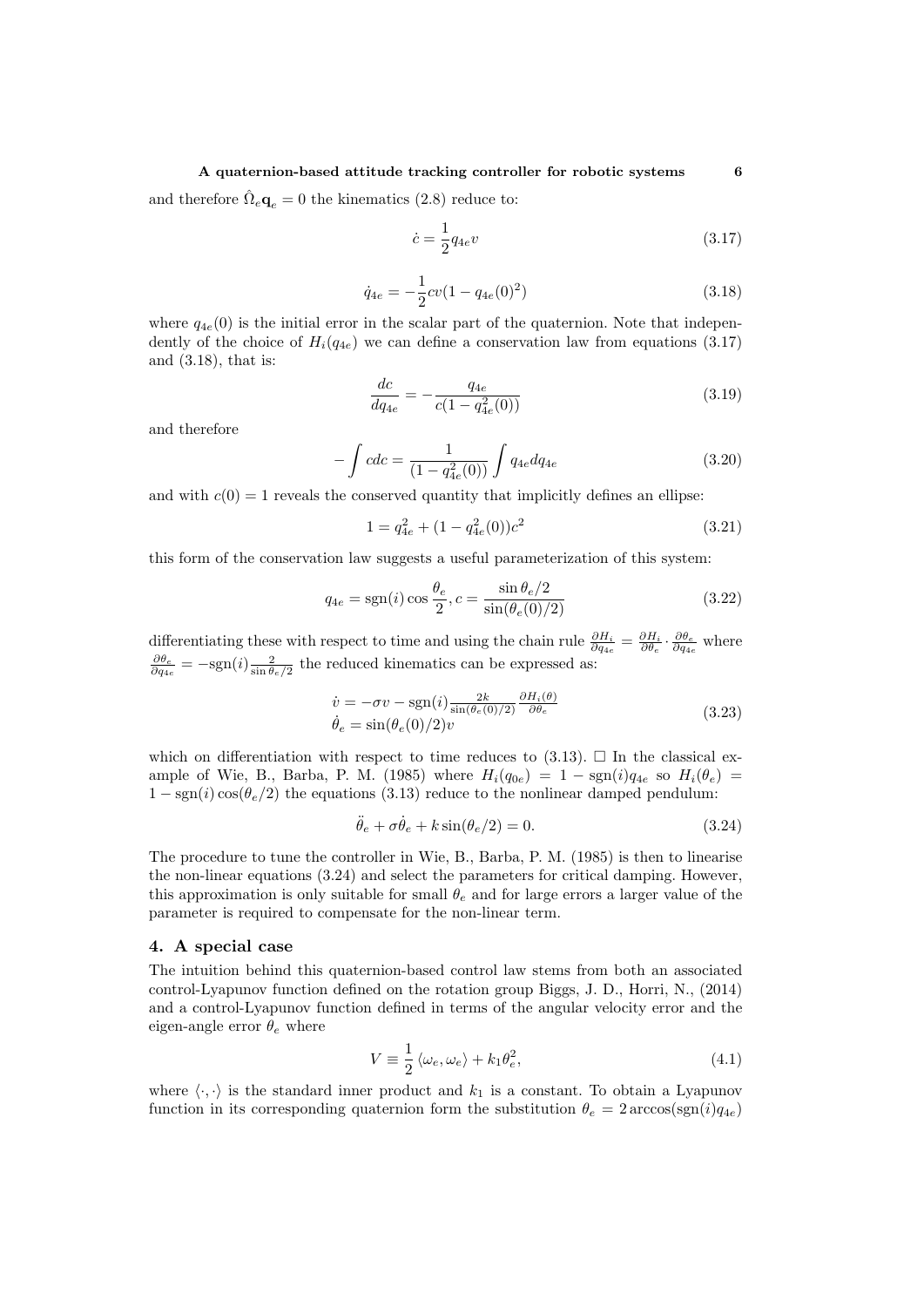## EXAMPLE: A LARGE ANGLE SLEW MANEUVER FOR A SPACECRAFT 7

into (4.1) can be made to yield the Lyapunov function

$$
V = \frac{1}{2} \langle \omega_e, \omega_e \rangle + 2k \arccos^2(\text{sgn}(i)q_{4e}), \qquad (4.2)
$$

Thus, from Theorem 1 we have  $H_i(q_{0e}) = \arccos^2(\text{sgn}(i)q_{4e})$  which leads to the following globally stabilising feedback tracking control:

$$
\mathbf{u} = \omega \times J\omega - \sigma J\omega_e - \text{sgn}(i)2kJ \frac{\cos^{-1}(\text{sgn}(i)q_{4e})}{\sqrt{1 - q_{4e}^2}} \mathbf{q}_e + J\dot{\omega}_d, \tag{4.3}
$$

where  $k > 0$  a constant scalar. It follows from Theorem 2 that the closed-loop error system can be reduced to the description of a linear oscillator:

$$
\ddot{\theta}_e + \sigma \dot{\theta}_e + k\theta_e = 0 \tag{4.4}
$$

note that for critical damping we can set  $\sigma = 2\sqrt{k}$  and then

$$
\theta_e = \theta_{0e} e^{-\sqrt{k}t}.\tag{4.5}
$$

Thus,  $\theta_e$  converges to zero exponentially fast, with a critically damped response without oscillation. Note that the linear equation (4.4) is derived without the need for linearization.

## 5. Example: a large angle slew maneuver for a spacecraft

In the following section we compare the proposed tracking control law to a quaternion feedback regulator for spacecraft eigenaxis rotations Wie, B., Weiss, H.,Arapostathis, A. (1989). We consider applying the proposed control to perform a simple large angle attitude manoevre so that a direct comparison can be made with the conventional control law in Wie, B., Weiss, H.,Arapostathis, A. (1989). Assuming the final desired velocity is  $\omega_d = 0$  and thus  $\omega_e = \omega$  then the control (4.3) reduces to Control B:

$$
\mathbf{u} = \omega \times J\omega - \sigma J\omega - \text{sgn}(i)2kJ\frac{\cos^{-1}(\text{sgn}(i)q_{4e})}{\sqrt{1-q_{4e}^2}}\mathbf{q}_e.
$$
 (5.1)

This can be compared directly to the quaternion feedback regulator for eigneaxis rotations Wie, B., Weiss, H.,Arapostathis, A. (1989) which we call Control A:

$$
\mathbf{u} = \omega \times J\omega - \sigma J\omega - \text{sgn}(i)kJ\mathbf{q}_e.
$$
 (5.2)

A simple tuning method for the quaternion feedback regulator  $\sigma^2 = 4k$  is used. This allows us to compare the effect of the different quaternion error terms in the control laws in (5.1) and (5.2) as all other terms are then equal. The performance of the control (5.1) against (5.2) is undertaken in simulation of a micro-spacecraft with moments of inertia  $(kg/m^2);$ 

$$
J = \begin{pmatrix} 19 & 0.41 & 0.44 \\ 0.41 & 19.5 & -0.46 \\ 0.44 & -0.46 & 12.6 \end{pmatrix},
$$
(5.3)

which is typical of a  $100ka$  class satellite. This class of micro-satellite can realistically be equipped with reaction wheels having up to a 100 mNm torque capability and this actuator constraint is included in the simulation. Simulations are undertaken for a constant reference motion of  $\bar{q}_c = [1, 0, 0, 0]^T$  and  $\omega_c = [0, 0, 0]^T$  with initial conditions  $\bar{q}_e(0) = [1.2 \times 10^{-6}, 0.57735, 0.57735, 0.57735]^T$  and  $\omega_e = [0, 0, 0]^T$ . The convergence time is taken to be complete when all components of the angular velocity and quaternion error are of the order 10<sup>−</sup><sup>5</sup> for the first time. Figure 1 shows the convergence times for the